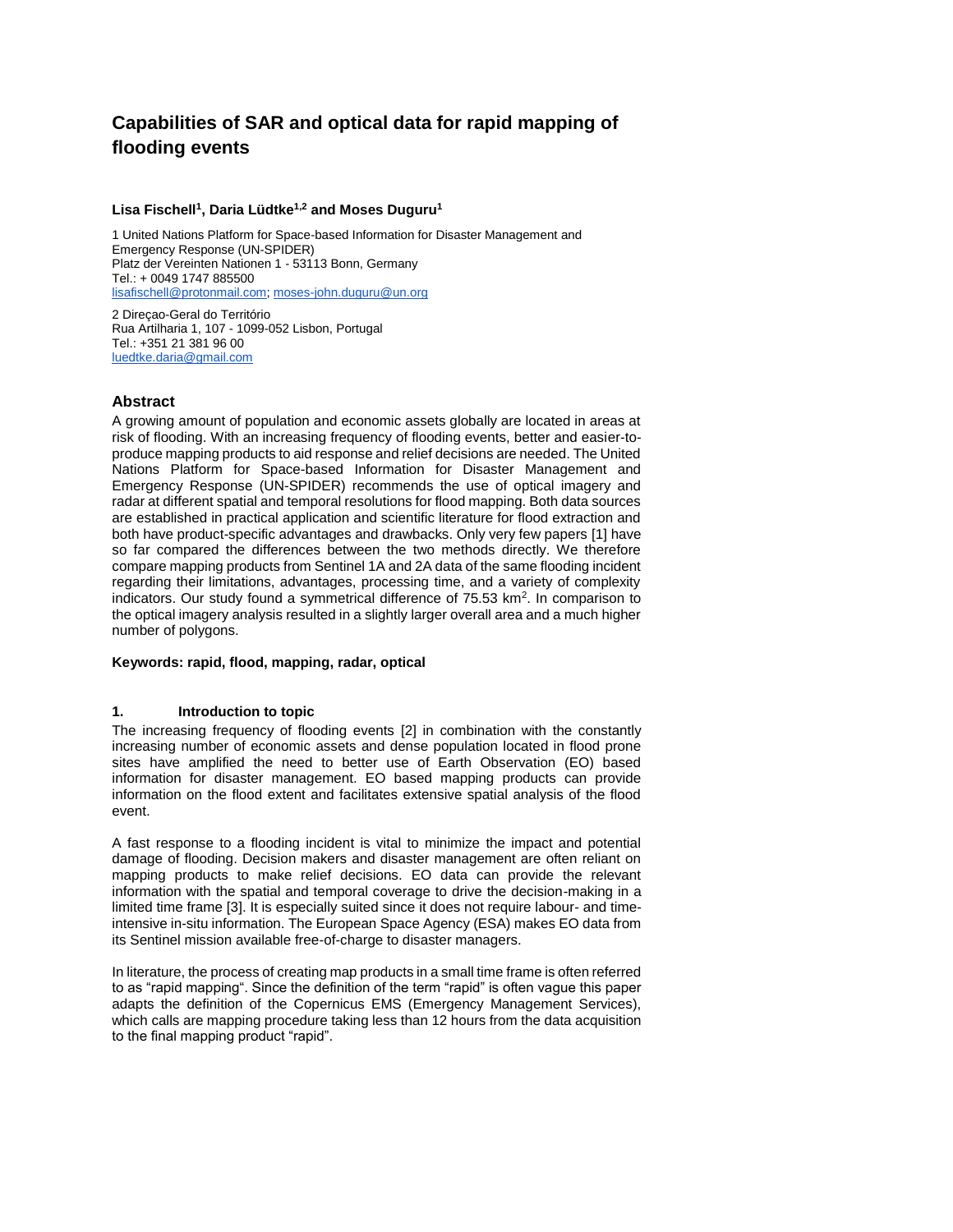UN-SPIDER recommends the use of optical imagery and radar at different spatial and temporal resolutions for flood mapping. Both data sources are established in both, practical application and scientific literature.

Only very few papers [1] have so far compared the differences between the two methods directly. Literature research showed that no papers currently exist which directly compare results of both methods using a single case study. This paper therefore aims to compare mapping products from Sentinel 1A & 2A data of the same flooding incident.

## **2. Radar and optical imagery based flood mapping**

Optical remotely sensed imagery has been used over the last four decades for traditional as well as disaster-related spatial analysis. It is a composition of optical and infrared wavebands across the electromagnetic spectrum collected by a weather- and daylight dependent sensor. A handful of systems such as the Landsat Program and ESA's Sentinel satellite series have established themselves as common data sources due to their spatial and temporal resolutions as well as due to their data accessibility [4, 5].

Besides allowing users to conduct dense time-series analysis [6, 7], capture dynamic and static change processes [8], and to overcome measuring gaps due to weather conditions [9, 10], optical imagery has been successfully used to determine and extract flood areas [11, 12, 13]. Optical imagery has high potential for rapid disaster mapping since it is available from a multitude of sensors and relatively easy to interpret due to its band composite in the visible wavelength range. Nonetheless, using optical data has a series of drawbacks when used for flood mapping [5, 6]. These include:

- Subjected to daylight and weather conditions.
- Neither penetrates vegetation nor soil, only detects surface tops.
- Not responsive to dielectric properties.
- Affected by topographical effects.
- Affected by sun-glint [5, 6].

Synthetic aperture radar (SAR) presents an alternative to flood mapping with optical imagery. It is an active sensor that can acquire usable data even in cloudy scenes and during night time. It is typically a single band product (single wavelengths per sensor) that can provide information about vegetation and soil [5, 6]. Unlike optical imagery, SAR instruments can be used for flood mapping irrespective of daytime and cloud cover of the scene. Moreover, its sensitivity to land cover structure and dielectric properties allow to determine the extent of open water bodies [3].

Recently, the use of high-resolution 3D flood information from radar imagery for flood hazard management [3] has been studied. Other relevant applications include the assessment of flooding over large areas and the effectiveness of relief measures [14], and mapping flood boundary delineations [15]. SAR data also has a variety of limitations to be considered in the process of data selection:

- Often limited to binary segmentation into flooded and non-flooded.
- Unable to record flooding in urban areas (corner reflection principle).
- Noise and increased measurement uncertainty through speckle.
- Polarization modes (HH should be the preferred mode due to the horizontal orientation of a water body).
- Higher difficulty to interpret information.
- Require relatively high energy provision for observation on the satellite [5,6].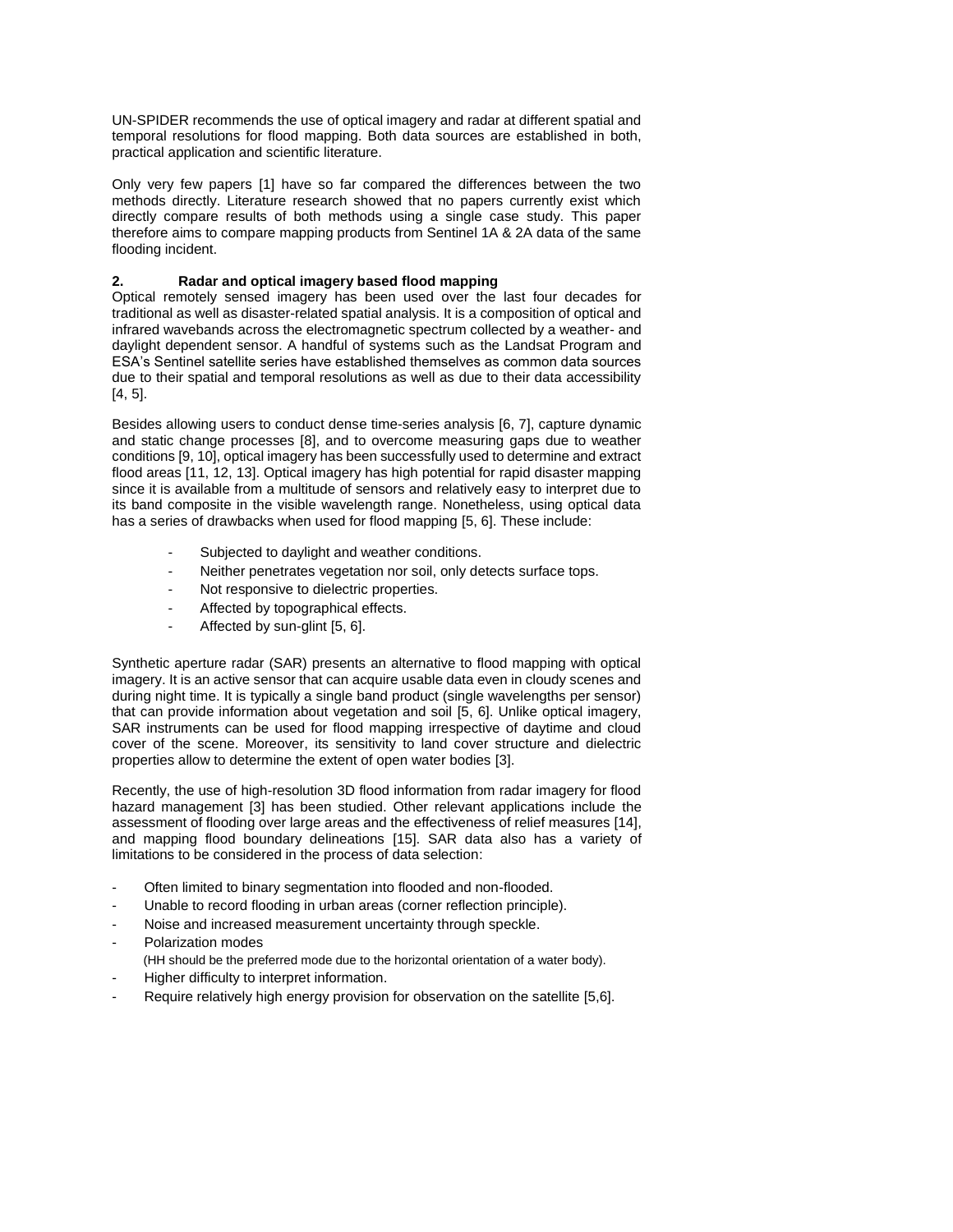# **3. Methodology**

## **3.1. Study area**

In April 2017, the region of Queensland, Australia, was inundated by flood waters following the rising river level over several days until its peak that is captured by the processed satellite imagery from April 8th. For this study, a site at the Fitzroy River around the city of Rockhampton in Queensland of ~1000km<sup>2</sup> was chosen. This site is particularly suitable since it includes a variety of Land Cover Land Use (LULC) types which will be represented in the mapping result. Therefore, the final assessment is more applicable and comprehensive for other potential areas of interest.

# **3.2. Data**

Both images were obtained from the Copernicus Open Access Hub of ESA's Sentinel missions. The sensing period after the flooding event to compare radar and optical imagery is under ideal, cloud-free conditions in order to obtain a clear view on the flooded area with both data types.

| , амь т. еаш топташоп |              |                 |                    |              |                |
|-----------------------|--------------|-----------------|--------------------|--------------|----------------|
| Satellite             | Bands used   | Bands available | Spatial resolution | Revisit time | Sensing period |
| Sentinel1A SAR        | C-Band       | C-Band          | 20m                | 6 davs       | 2017-04-07     |
| Sentinel2A MSI        | <b>B3.B8</b> | 12 Bands        | 10m                | 5 davs       | 2017-04-08     |

*Table 1. Data information* 

## **3.3. Workflow**

The workflow for both, imagery and radar based flood mapping, are based on Recommended Practices (RC) from (UN-SPIDER) and are displayed in Figure 1.



*Figure 1. Workflow chart*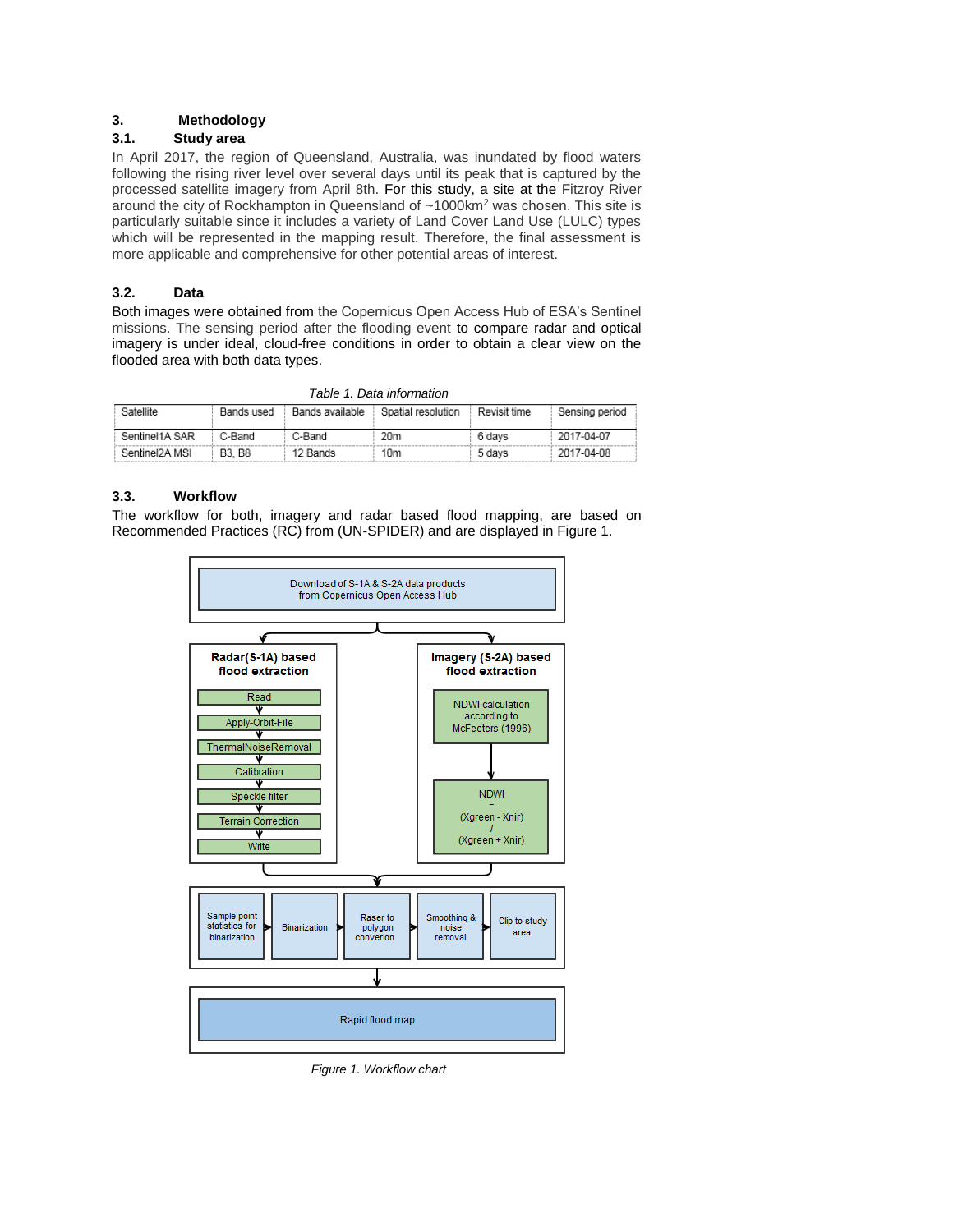## **4. Results**

Imagery based flood mapping resulted in a slightly larger area of 206.25km<sup>2</sup>. This is most likely linked to the limited capability of SAR data to identify water features in urban areas. The number of polygons presented the most considerable difference between the two methods as optical imagery produced ~22 times the number of polygons. The symmetrical difference calculation found an overall difference of 71.79km<sup>2</sup>.



*Figure 2. Floods extents of radar (top right) and optical imagery (bottom right) and their symmetrical difference (left)* 

|                        |                       | Results                             |  |  |
|------------------------|-----------------------|-------------------------------------|--|--|
|                        | Imagery:              | Radar:                              |  |  |
| Area extent            | 206.25km <sup>2</sup> | 182.06km <sup>2</sup>               |  |  |
| Polygon number         | 28249                 | 1236                                |  |  |
| Symmetrical difference |                       | 71.79 km <sup>2</sup>               |  |  |
| Processing time        | 47.36 in ArcGIS       | 11.41 min in SNAP<br>30.2 in ArcGIS |  |  |

*Table 2. Results and indicators*

#### **5. Conclusion**

Based on the results of our study we found both methods have similar processing times making both suitable for rapid flood mapping. Optical based flood mapping was found to be especially suitable for urban flood detection although it can be heavily affected by sun-glint in cloud free imagery. The radar based flood extent produced a slightly smaller flood area with a much smaller number of polygons. This was found to be advantageous for fast processing and the handling of the dataset. Whilst this method did not perform well for mapping urban floods it is independent of weather conditions and data can be obtained at day and night time.